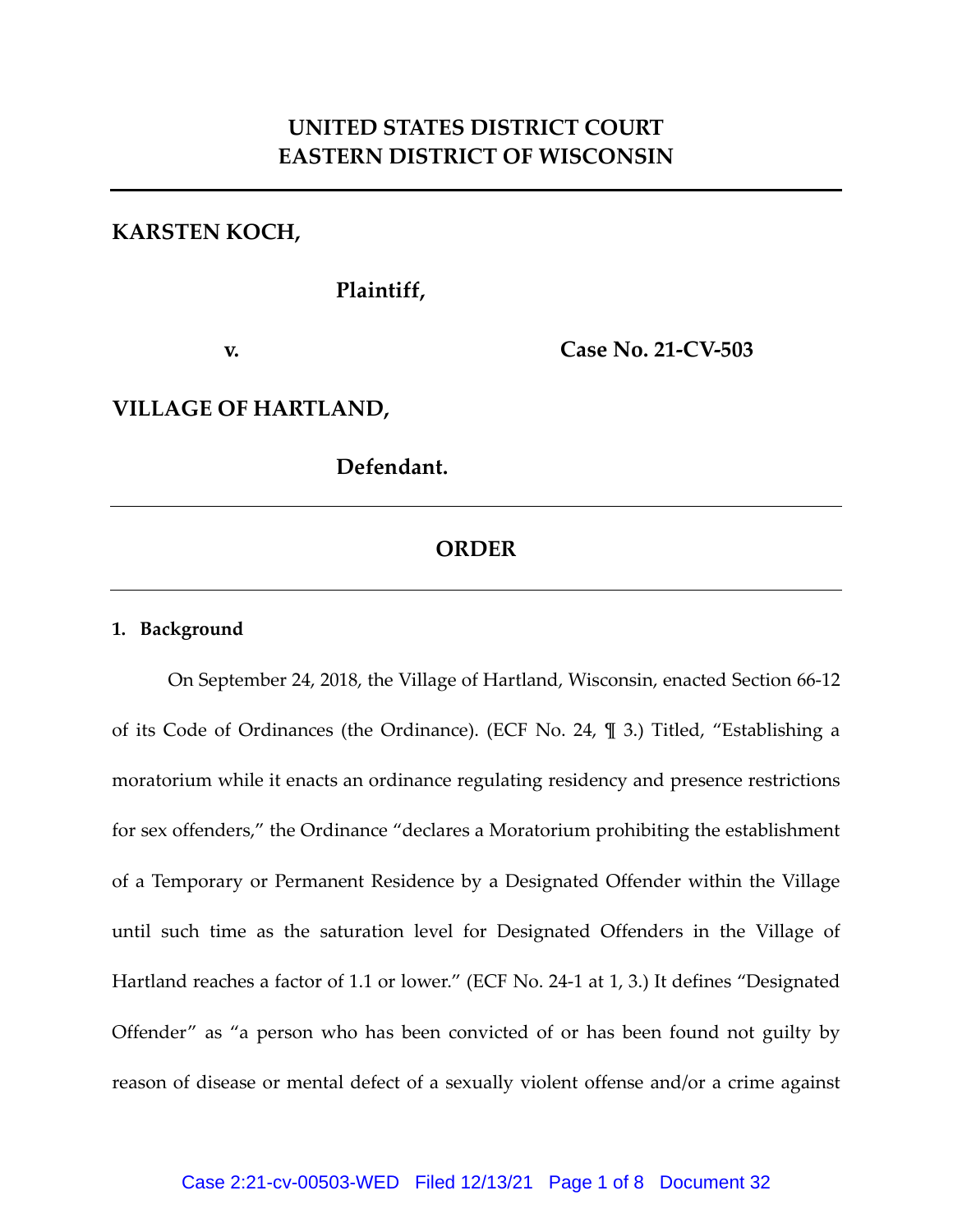children which includes *Crimes Placing Children at Risk*." (*Id.* at 1) (emphasis in original.) "Crimes Placing Children at Risk" include, among other crimes, First Degree Sexual Assault, First Degree Sexual Assault of a Child, and Engaging in Repeated Acts of Sexual Assault of the Same Child. (*See id.* at 1-2 n.1.) The "saturation level" is

determined by adding the number of Designated Offenders per square mile in Hartland plus the number of Designated Offenders per 1,000 population in Hartland and dividing the resulting figure by the sum of the number of Designated Offenders per square mile in Waukesha County net of Hartland plus the number of Designated Offenders per 1,000 population in Waukesha County net of Hartland.

(*Id.* at 3.) The Ordinance also provides that "[a]ny individual may appeal to the Village Board the interpretation of or application of the Moratorium under this ordinance." (*Id.*  at 4.)

When he was nineteen plaintiff Karsten Koch pled guilty to one count of Repeated Sexual Assault of the Same Child and two counts of Second-Degree Sexual Assault of a Child. (ECF No. 24, ¶ 8.) Nearly fifteen years later, in December 2020, Koch decided he wanted to move from Nashotah, Wisconsin, to Hartland so that he could live closer to his job. (*Id.*, ¶¶ 10, 11.) Koch found a rental property in Hartland where "the owner was willing to rent to a person on the sex offender registry." (*Id.*, ¶ 12.) But before he could sign the lease the Chief of the Village of Hartland Police Department told Koch that the Ordinance "was still in place" and that under the Ordinance he was a Designated Offender who was prohibited from "establishing a residence" in Hartland. (*Id.*, ¶¶ 13, 14.) Koch did not appeal this interpretation or application of the Ordinance.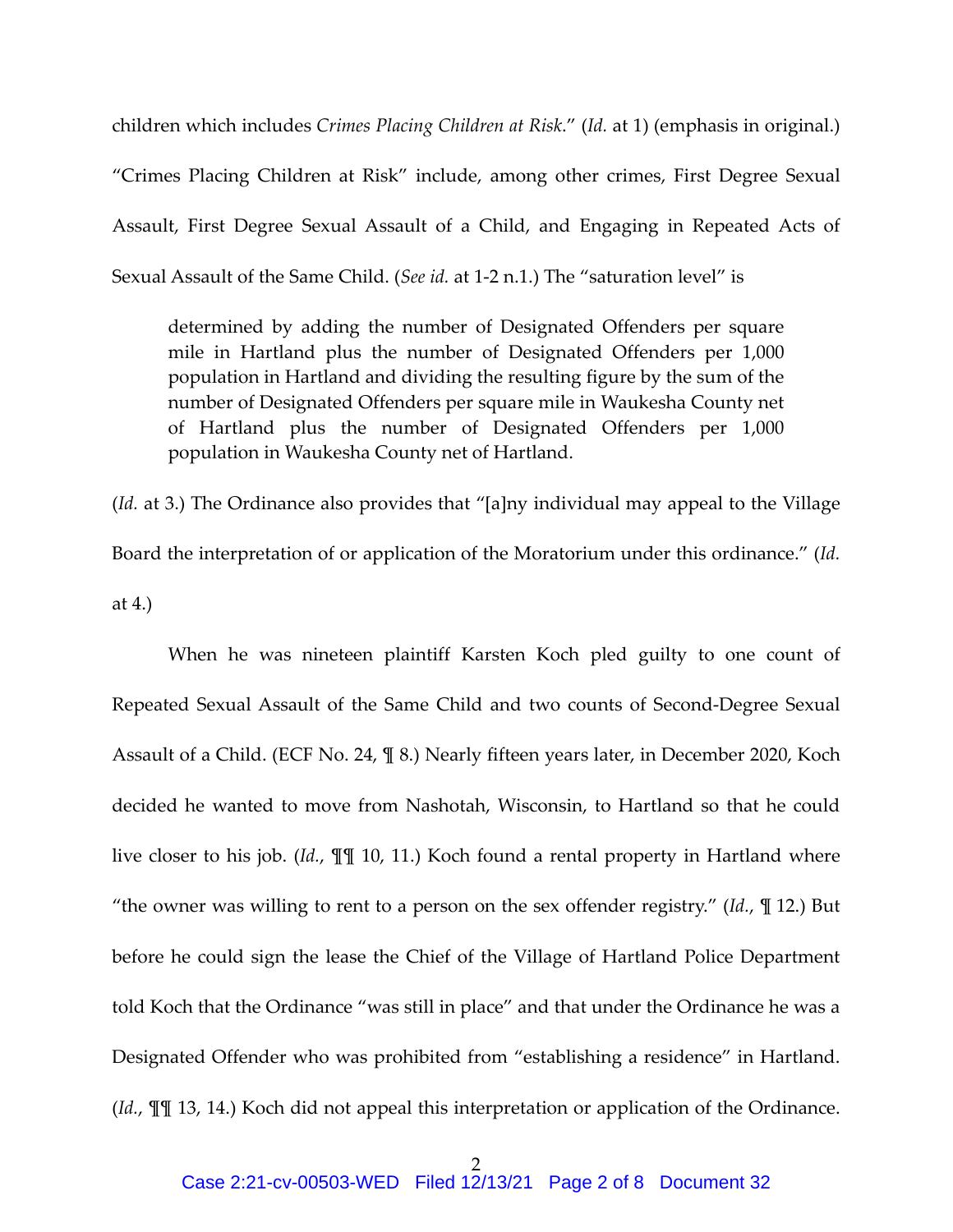(*Id.*, ¶ 15.) He did not move to Hartland and instead continued to live with his parents in nearby Nashotah. (*Id.*, ¶ 1.)

Koch now challenges the constitutionality of the Ordinance, arguing that it violates the Ex Post Facto Clause of the United States Constitution. (ECF No. 1, ¶ 1.) He initially moved for a preliminary injunction (ECF No. 5), but following briefing on that motion the parties agreed that the material facts were not in dispute and that the case should proceed to summary judgment on the question of the constitutionality of the Ordinance. (ECF No. 18.) As a result, Koch's motion for a preliminary injunction was denied without prejudice (ECF No. 19) and both parties moved for summary judgment (ECF Nos. 22, 25). Those motions have been fully briefed and are ready for resolution. All parties have consented to the full jurisdiction of this court. (ECF Nos. 4, 10.)

#### **2. Summary Judgment Standard**

"The court shall grant summary judgment if the movant shows that there is no genuine dispute as to any material fact and the movant is entitled to judgment as a matter of law." Fed. R. Civ. P. 56(a). A fact is "material" only if it "might affect the outcome of the suit" and a dispute is "genuine" only if a reasonable factfinder could return a verdict for the non-movant. *Anderson v. Liberty Lobby Inc.*, 477 U.S. 242, 248 (1986). In resolving cross-motions for summary judgment, the court views each motion "separately in the sense that for each motion, factual inferences are viewed in the nonmovant's favor." *Wilson v. Baptiste*, No. 13 CV 07845, 2016 WL 3878125, at \*2 (N.D.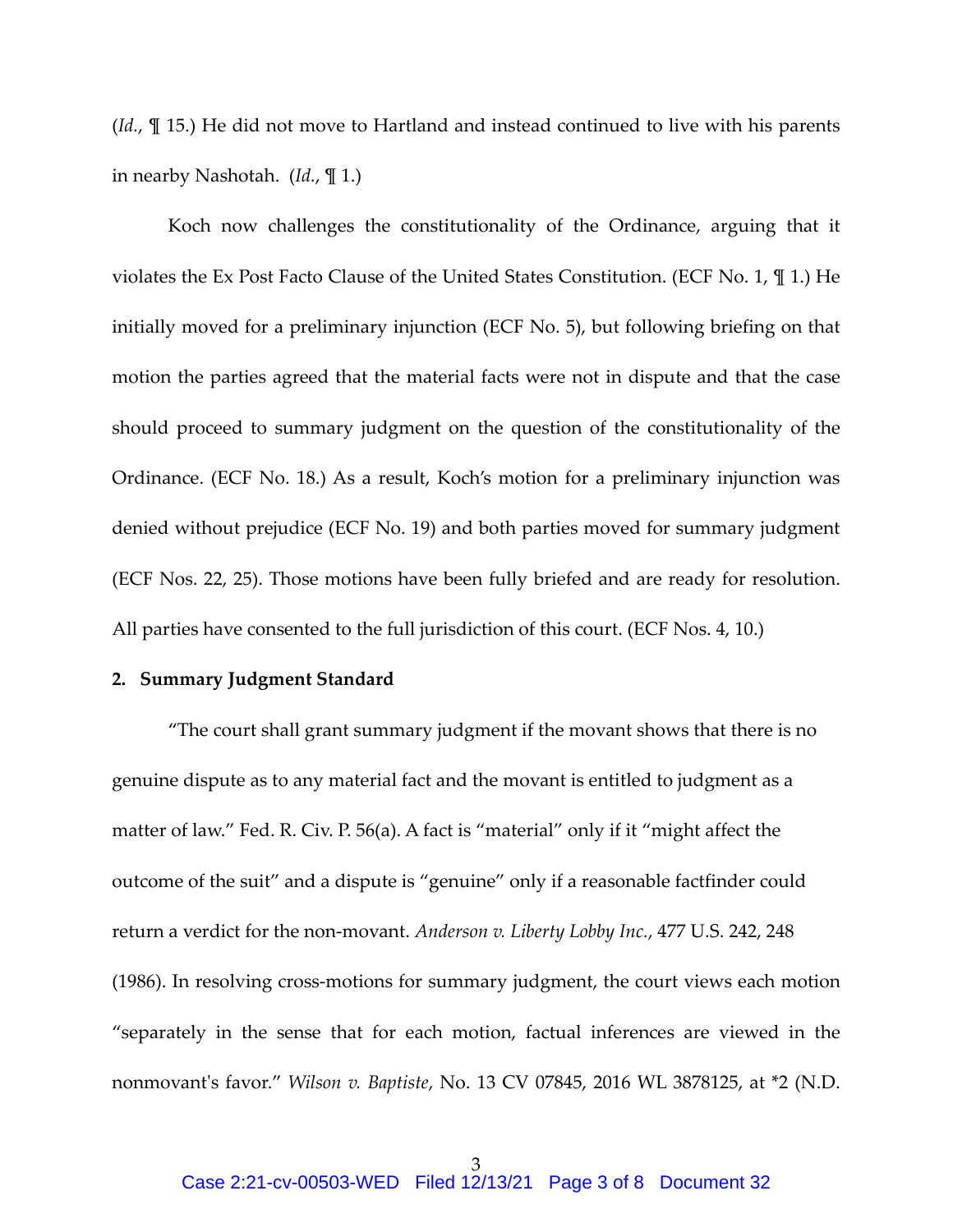Ill. July 18, 2016) (citing *Hotel 71 Mezz Lender LLC v. Nat'l Ret. Fund*, 778 F.3d 593, 603 (7th Cir. 2015)). The controlling question is whether the evidence as a whole—taken from both motions— "shows that there is no genuine dispute as to any material fact and the movant is entitled to judgment as a matter of law." *Davis v. Time Warner Cable of Se. Wis., L.P.*, 651 F.3d 664, 671 (7th Cir. 2011) (reviewing cross-motions for summary judgment). *See also Bloodworth v. Vill. of Greendale*, 475 F. App'x 92, 95 (7th Cir. 2012*)*; *Smart v. Int'l Bhd. of Elec. Workers, Loc. 702*, 453 F. App'x 650, 653-54 (7th Cir. 2011).

### **3. Analysis**

Koch argues that the Ordinance violates the Constitution's Ex Post Facto Clause. (ECF No. 23 at 1.) "The Ex Post Facto Clause, Article I, Section 9, Clause 3 of the United States Constitution prohibits retroactive punishment." *United States v. Leach*, 639 F.3d 769, 772 (7th Cir. 2011). A statute violates the Ex Post Facto Clause when it is both retroactive and punitive. *See Vasquez v. Foxx*, 895 F.3d 515, 520 (7th Cir. 2018).

Koch argues that the Ordinance is retroactive because it attaches "'new legal consequences' to the conduct that led to Koch's guilty plea." (ECF No. 23 at 12.) At the same time, he "acknowledges that two Seventh Circuit cases addressing the meaning of the term 'retroactivity' could be read as foreclosing [his] ex post facto claim." (*Id*.) He argues that those cases—*United States v. Leach*, 639 F.3d 769 (7th Cir. 2011) and *Vasquez v. Foxx*, 895 F.3d 515 (7th Cir. 2018)—should not control because they are distinguishable (*Id.* at 14-16), should otherwise be read more narrowly (*Id.* at 16), and are in in conflict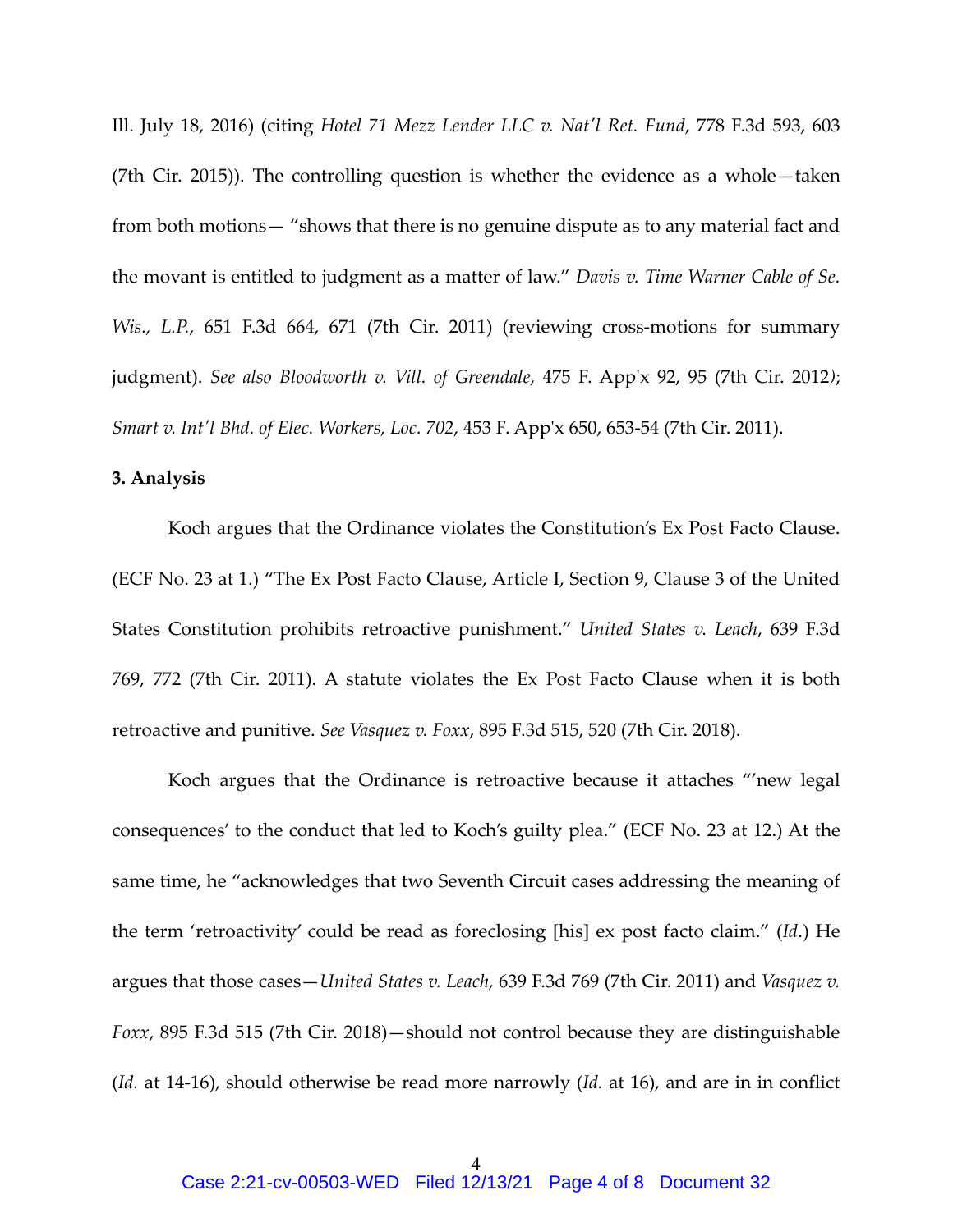"with decisions of the U.S. Supreme Court and other circuit courts of appeals." (*Id.* at 17-19).

Hartland responds that the Ordinance is not retroactive because "its requirements and penalties apply only to conduct occurring after its enactment." (ECF No. 27 at 6.) It analogizes to *Leach* and *Vasquez* for support (*Id.* at 7-9), and otherwise urges the court to follow Seventh Circuit precedent, reminding the court of its obligation "to follow the lead of the Seventh Circuit in its interpretation of U.S. Supreme Court cases." (*Id.* at 9-10.)

At issue in *Leach* was the 2006 Sex Offender Registration and Notification Act (SORNA). *Leach*, 639 F.3d at 770. Leach was convicted of a sex offense in 1990 and subsequently arrested "for knowingly failing to register as a sex offender after traveling in interstate commerce in violation of SORNA" in 2009. *Id.* at 770-71. He "moved to dismiss his indictment, arguing that SORNA violates the Ex Post Facto Clause." *Id.* at 771. The Seventh Circuit acknowledged that SORNA "effectively increases the punishment for his 1990 conviction," but reasoned that it still only "creates new, prospective legal obligations based on the person's prior history." *Id.* at 773. Therefore, the court concluded that SORNA was not retroactive and did not violate the Ex Post Facto Clause. *Id.*

Seven years after deciding *Leach* the Seventh Circuit decided *Vasquez*. Vasquez and his co-plaintiff had been convicted of child sex offenses in 2001 and 2004. *Vasquez*,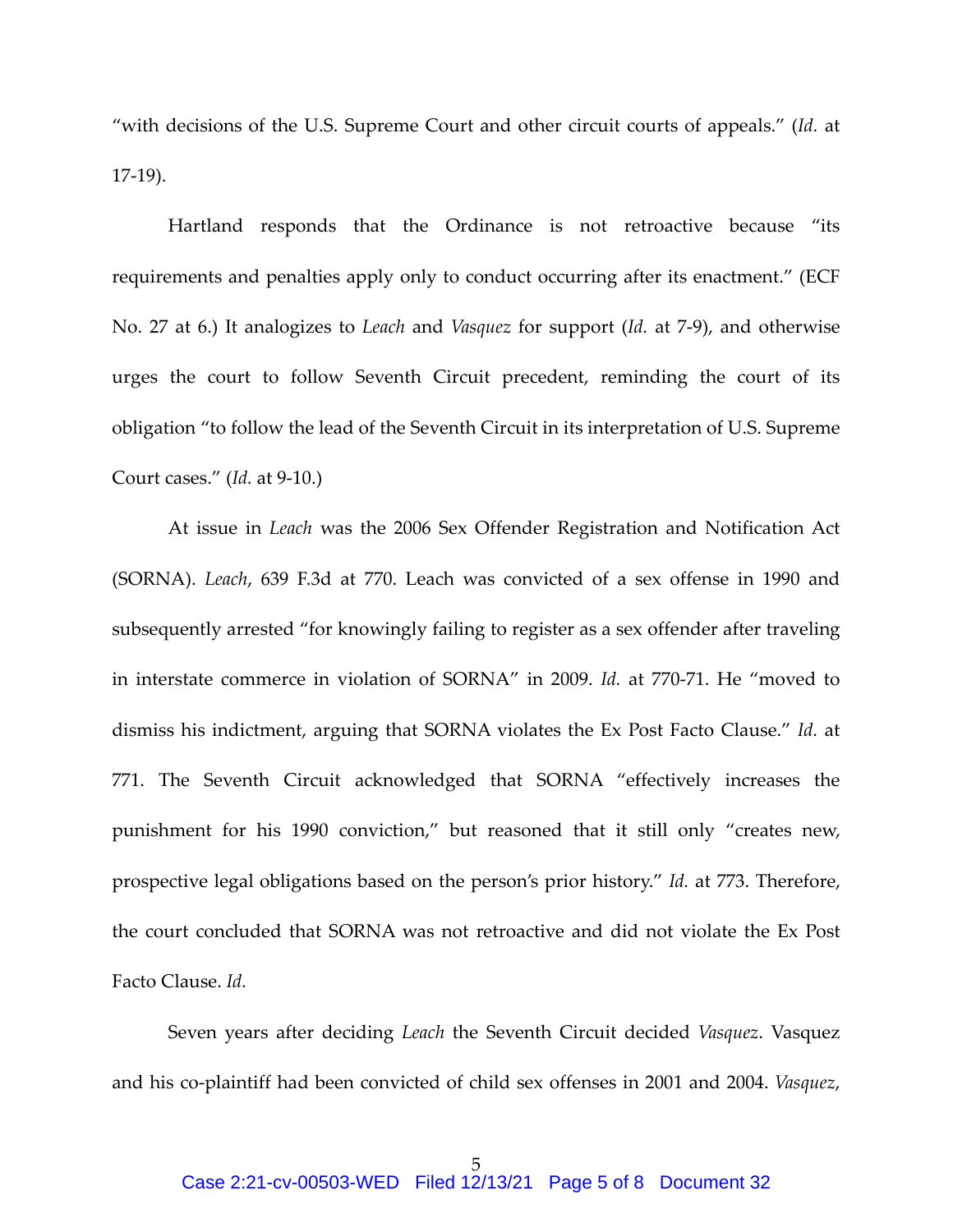895 F.3d at 518-19. In 2008 Illinois amended its residency restrictions to prohibit child sex offenders from knowingly residing within 500 feet of a child daycare home. *Id.* at 518. In 2016 the City of Chicago forced the plaintiffs to move out of their long-time homes, citing the amendment and child daycare homes that had recently opened less than 500 feet away. *Id.* The plaintiffs responded with a lawsuit, claiming that, because their convictions predated the amendment's enactment, the amendment imposed "retroactive punishment in violation of the Ex Post Facto Clause." *Id.*

The Seventh Circuit disagreed, discussing *Leach* and reasoning that the amendment was not retroactive:

Although the 2008 amendment to the Illinois residency statute applies to Vasquez, Cardona, and others like them who were convicted of child sex offenses before the amendment was adopted, its requirements and any criminal penalty apply only to conduct occurring after its enactment—i.e., knowingly maintaining a residence within 500 feet of a child day-care home or group day-care home.

*Id.* at 520. Because it was not retroactive, the amendment did not violate the Ex Post Facto Clause. The Seventh Circuit reaffirmed its reasoning in a later case where it considered the constitutionality of a newly adopted restriction that "prohibited sex offenders from residing within 2,000 feet of certain designated places where 'children are known to congregate.'" *Werner v. City of Green Bay*, 743 F. App'x 10, 11-12 (7th Cir. 2018).

The Ordinance at issue here is like SORNA and the Illinois amendment in that its requirements and penalties apply only to conduct occurring after its enactment. The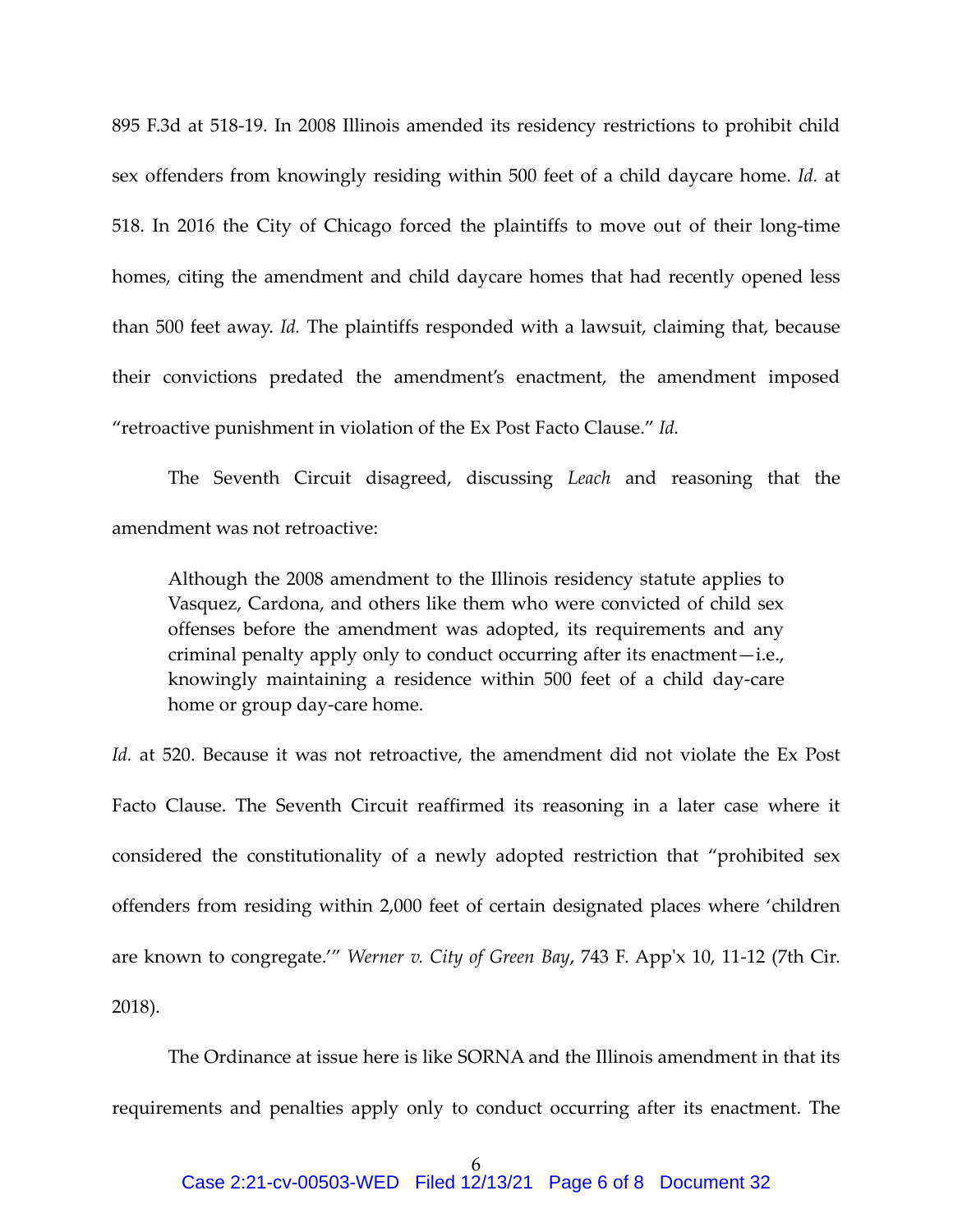Ordinance may impose "significant burdens" on Designated Offenders who, like Koch, "committed their crimes and completed their prison terms long before [it] went into effect." *Leach*, 639 F.3d at 773. Indeed, its "requirements are triggered without respect to the date of the convictions." *Id.* But, as the Seventh Circuit reasoned in *Leach*, that does not make it retrospective: the Ordinance "merely" prospectively limits a Designated Offender's housing options based on his prior history. *See id.* In other words, the Ordinance only applies to Koch's current desire to move to Hartland—after the 2018 enactment of the Ordinance, just as SORNA only applied to Leach because he crossed state lines *after* its 2006 enactment and just as the Illinois amendment only applied to Vasquez because he lived by a child daycare home *after* its 2008 enactment. Therefore, the Ordinance is not retroactive. *See Weaver v. Graham*, 450 U.S. 24, 29, (1981) (observing that a law "must apply to events before its enactment" to be ex post facto).

Koch argues that *Leach* and *Vasquez* are distinguishable because the Ordinance imposes a "new burden" that is "so extreme and so untethered from its supposedly non-punitive purposes that the Ex Post Facto Clause won't tolerate its application to someone convicted before the enactment, even if the application of the law is triggered by some ostensibly 'prospective' conduct." (ECF No. 28 at 12-13.) This argument, as Hartland points out, blurs the line between retroactivity and punishment. (ECF No. 27 at 7.) But, again, to violate the Ex Post Facto Clause, a law must be both retrospective and punitive. *Leach,* 639 F.3d at 773. Even if it is punitive, an argument the court need